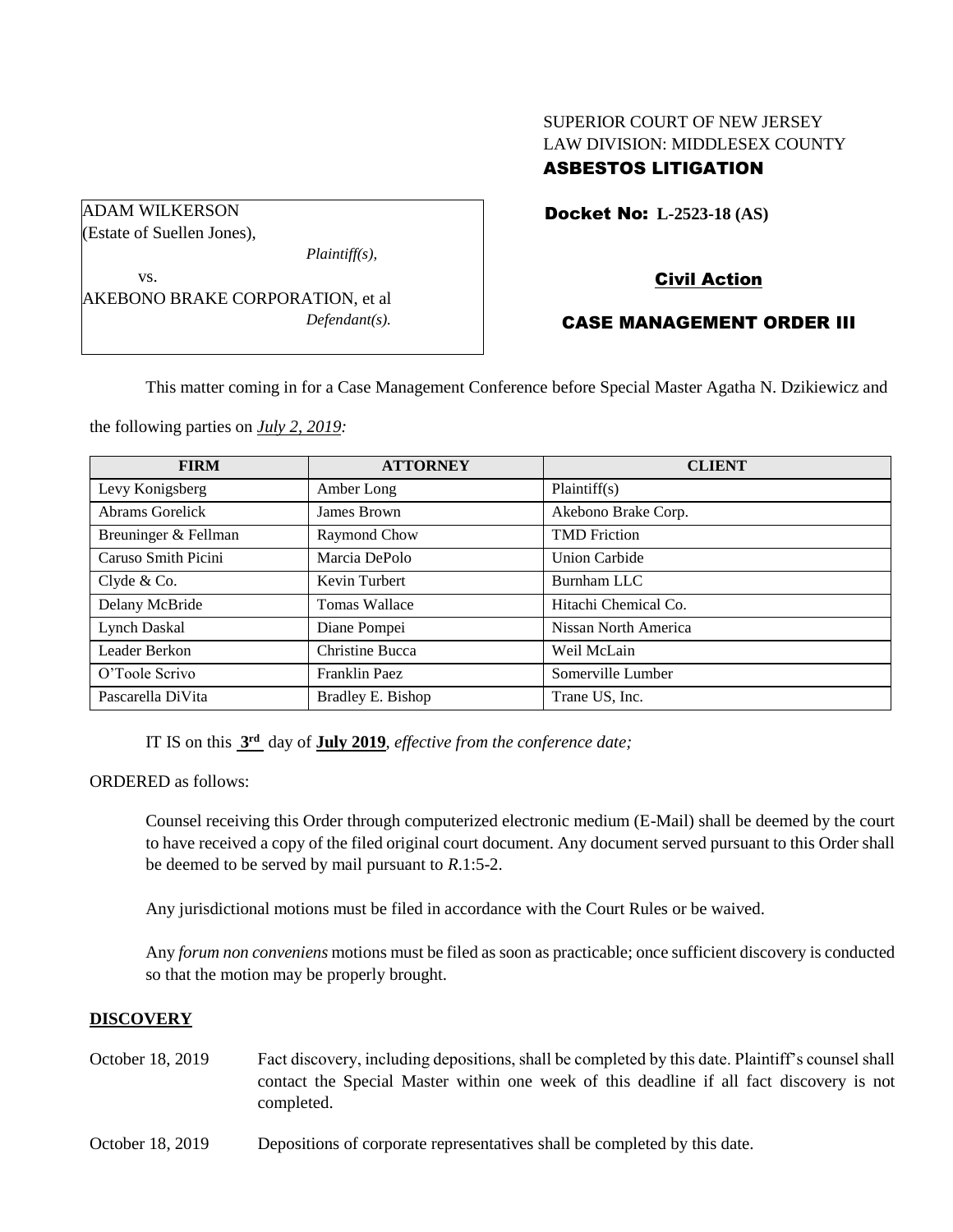# **EARLY SETTLEMENT**

December 20, 2019 Settlement demands shall be served on all counsel and the Special Master by this date.

## **MEDICAL EXPERT REPORT**

- November 15, 2019 Plaintiff shall serve medical expert reports by this date.
- November 15, 2019 Upon request by defense counsel, plaintiff is to arrange for the transfer of pathology specimens and x-rays, if any, by this date.

April 3, 2020 Defendants shall identify its medical experts and serve medical reports, if any, by this date. In addition, defendants shall notify plaintiff's counsel (as well as all counsel of record) of a joinder in an expert medical defense by this date.

### **LIABILITY EXPERT REPORTS**

- November 15, 2019 Plaintiff shall identify its liability experts and serve liability expert reports by this date or waive any opportunity to rely on liability expert testimony.
- April 3, 2020 Defendants shall identify its liability experts and serve liability expert reports, if any, by this date or waive any opportunity to rely on liability expert testimony.

## **SUMMARY JUDGMENT MOTION PRACTICE**

- December 20, 2019 Plaintiff's counsel shall advise, in writing, of intent not to oppose motions by this date.
- January 17, 2020 Summary judgment motions shall be filed no later than this date.
- February 14, 2020 Last return date for summary judgment motions.

#### **ECONOMIST EXPERT REPORTS**

- November 15, 2019 Plaintiff shall identify its expert economists and serve expert economist report(s), if any, by this date or waive any opportunity to rely on economic expert testimony.
- April 3, 2020 Defendants shall identify its expert economists and serve expert economist report(s), if any, by this date or waive any opportunity to rely on economic expert testimony.

#### **EXPERT DEPOSITIONS**

May 4, 2020 Expert depositions shall be completed by this date. To the extent that plaintiff and defendant generic experts have been deposed before, the parties seeking that deposition in this case must file an application before the Special Master and demonstrate the necessity for that deposition. To the extent possible, documents requested in a deposition notice directed to an expert shall be produced three days in advance of the expert deposition. The expert shall not be required to produce documents that are readily accessible in the public domain.

 $\_$  , and the set of the set of the set of the set of the set of the set of the set of the set of the set of the set of the set of the set of the set of the set of the set of the set of the set of the set of the set of th